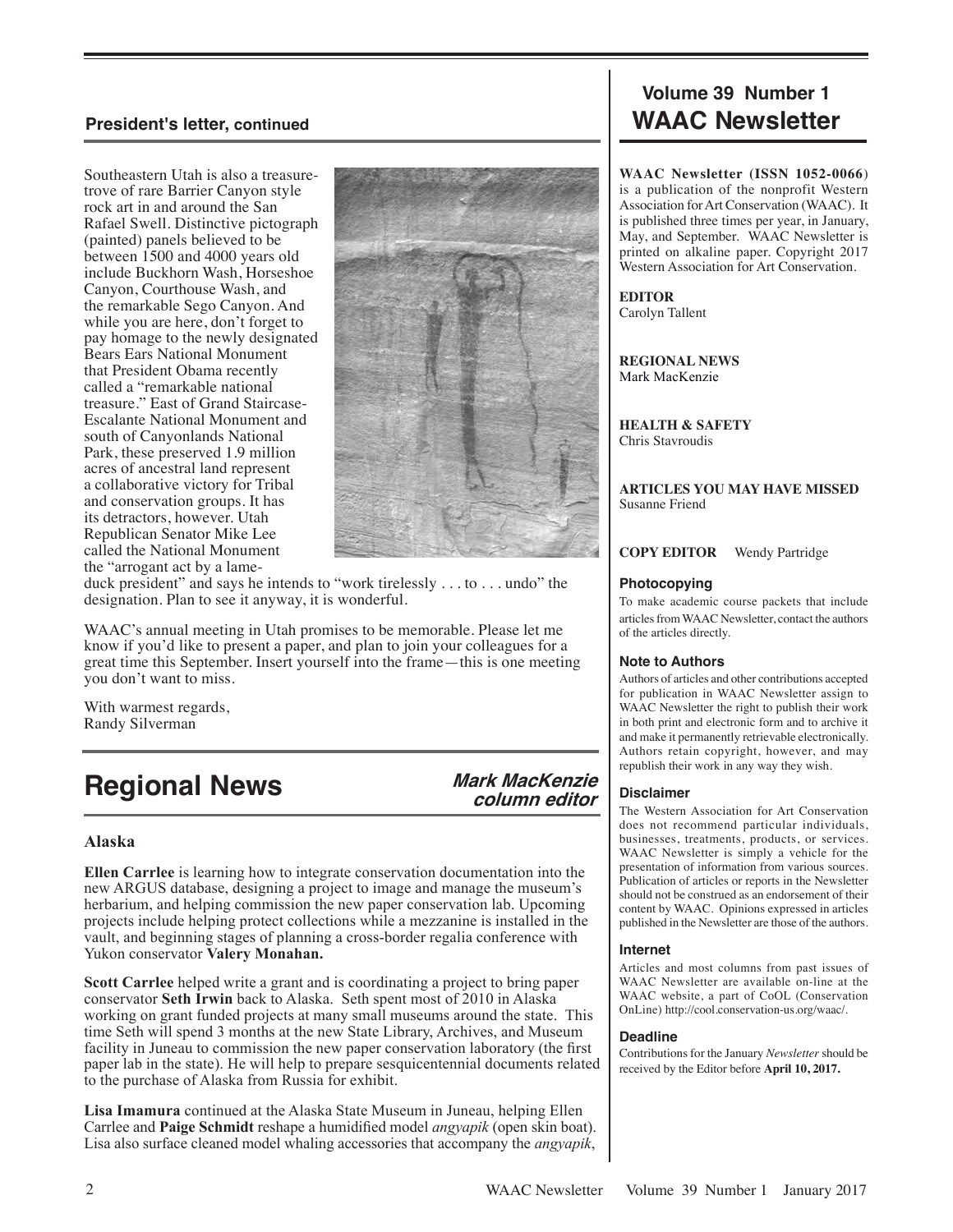# **Western Association for Art Conservation**

**The Western Association for Art Conservation** (formerly, the Western Association of Art Conservators), also known as WAAC, was founded in 1974 to bring together conservators practicing in the western United States to exchange ideas, information, and regional news, and to discuss national and international matters of common interest.

#### **PRESIDENT**

Randy Silverman

#### **VICE PRESIDENT** Mark MacKenzie

#### **SECRETARY**

General Information New Memberships Publication Orders Denise Migdail

#### **TREASURER**

Payments Chris Stavroudis

#### **MEMBERSHIP SECRETARY**

Change of Address Chris Stavroudis

### **MEMBERS AT LARGE**

 Samantha Springer Seth Irwin Jennifer McGlinchey Sexton Christina O'Connell

**WEB EDITOR** Walter Henry

#### **PUBLICATIONS FULFILLMENTS** Donna Williams

Individual Membership in WAAC costs \$40 per year (\$45 Canada, \$50 overseas) and entitles the member to receive the WAAC Newsletter and the annual Membership Directory, attend the Annual Meeting, vote in elections, and stand for office. Institutional Membership costs \$45 per year (\$50 Canada, \$55 overseas) and entitles the institution to receive the WAAC Newsletter and Membership Directory. For membership or subscription, contact: Denise Migdail secretary@waac-us.org

# **Regional News, continued**

which are currently "on display" in the museum's new fishbowl-style lab.

**Nicole Peters** is now in private practice located in Skagway, Alaska. She is working with the Anchorage Museum on condition assessment and artifact treatment for the new Alaska Exhibit. She will also be helping out Klondike Gold Rush National Historical Park this spring with a small project involving their new gallery space and historic wallpaper.

**Helen Alten** received \$14,000 from the Alaska Sesquicentennial Commission for an exhibit *Across the Shaman's River*. She is starting to interview elders and organize community meetings for the exhibit, which will cover 1850-1900 when the Chilkat Valley went from being protected Tlingit territory to being opened up to non-Native groups. Incorporated into the exhibit will be a new donation of a large collection of spruce root baskets by Haines weaver Mildred Sparks. The museum is considering a summer internship for conservation students to work on the new collection. This winter, museum staff are completing a collection inventory - the first since the core collection was initially acquired.

At the end of November last year, **Monica Shah** and **Sarah Owens** participated in a community workshop in Metlakatla, as part of the Materials Tradition program on weaving cedar bark. The workshop was organized by the Smithsonian Arctic Studies Center, Anchorage Museum, and the Haayk Foundation, for weavers in Metlakatla to get together for learning and teaching others, including museum staff. Weaving techniques used in Metlakatla were demonstrated and documented. Recently, Sarah traveled to Kodiak to help the Alutiiq Museum with the installation of the traveling exhibit *Living Alaska*. She also continues to prepare objects for upcoming exhibitions including *Polar Bear Garden: The Place Between Alaska and Russia.*

Conservation work continues on the objects and art selected for the Anchorage Museum's two large new exhibition projects. With almost 900 pieces to prepare, many conservators have been assisting with the project. Nicole Peters has been stationed in the visible conservation lab since early October, with assistance from **Kim Cullen Cobb** and **Michele Austin-Dennehy** in December. **Hays Shoop** and **Camilla Van Vooren**, with WCCFA, were in Anchorage in November and December to conserve paintings. Conservation technicians **Claire Sumner** and **Elissa Meyers** continue to support all of this work, while Monica Shah and Sarah Owens have been managing, continuing to plan for, and treating objects for other exhibitions.

*Regional Reporter* Ellen Carrlee

# **Arizona**

**Marilen Pool** has recently completed the conservation treatment of an early Edo period Japanese *Shishi-men* lion-dog mask. In the late fall she wrapped up a three year IMLS funded project with the Tucson Museum of Art. At the Arizona State Museum Marilen has recently begun a new IMLS funded program preserving the archaeological perishable collections as project conservator.

Arizona State Museum conservators and students (**Nancy Odegaard, Gina Watkinson,** Marilen Pool**, Slyler Jenkins, Betsy Burr, Leah Bright**) enjoyed visits by several conservators in January. **Amparo Rueda de Torres** (Colombia) gave a presentation about ApoyOnline and the current status of conservation activities in Central and South America. **Frank Matero** (UPenn) and his students began a 5 year cooperative project at Tumacacori National Monument with **Alex Lim** (NPS).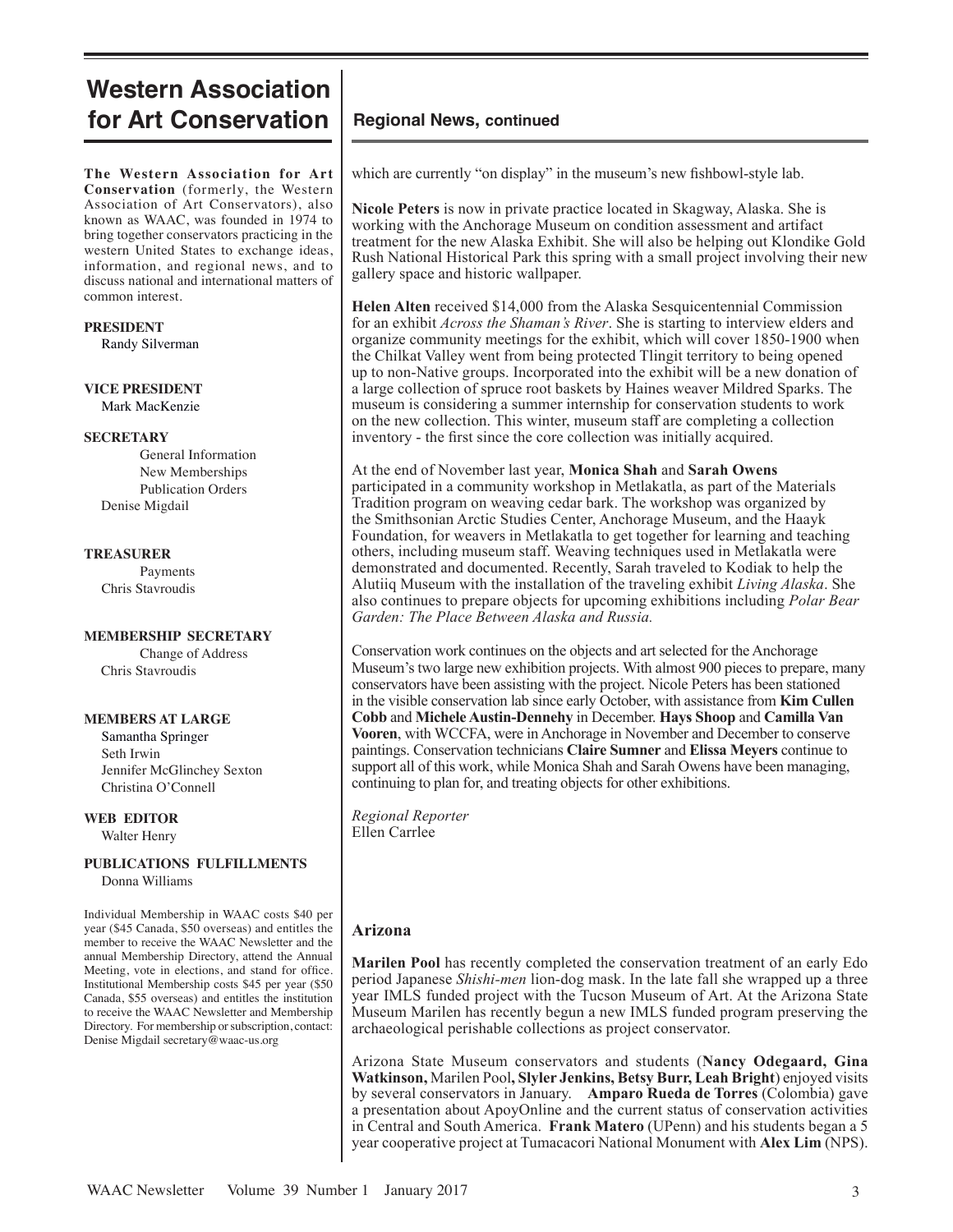**Ron Harvey** (Tuckerbrook Conservation) began his annual maintenance for the Heard Museum and ASM with assistance from the ASM group, **Tim Lewis** (TohonoRestoration), and Tim's two Mission San Xavier apprentices **Terrence Encinas** and **Susie Moreno) Lauren Fair** (WUDPAC) visited and presented a talk on treatment of stains in ceramics.

ASM conservators and students continue to work on basketry objects selected for a new exhibit hall opening in April, the treatments for archaeological fiber artifacts in a new storage vault, and several repatriation claims. **Teresa Moreno** is on sabbatical through June 30, 2017.

The conservators in the lab at the Western Archeological and Conservation Center have been treating a large wooden map from Yellowstone National Park. Conservation technicians **Amy Molnar** and **Maria Lee** have been doing the majority of the treatment work.

**Audrey Harrison** and **Maggie Hill-Kipling** have been focusing on preparing collections to be rotated onto exhibit at Grand Teton National Park, including facilitating a visit with Zoma Designs mount maker **Roger Reinmann**.

**Dana Senge** recently traveled to White Sands National Monument to help design and create microclimates for significant fossilized tracks in the museum collection and had the pleasure of visiting Gila Cliff Dwellings National Monument for the first time to survey collections on exhibit.

*Regional Reporter* Dana Senge

#### **Hawaii**

The University of Hawaii at Manoa's Hamilton Library Preservation Department is pleased to announce that **Kazuko Hioki** began her new

appointment as department head on January 5, 2017. Kazuko was selected following a national search to replace former department head **Lynn Davis**, who retired in August 2015. Kazuko studied Pesticide Chemistry at Kobe University in Japan and worked for the Sumitomo Chemical Company, before relocating to the United States and earning an M.I.L.S with the Certificate of Advanced Study in Conservation from the University of Texas at Austin. She worked as conservation librarian and also as Asian Studies liaison librarian at the University of Kentucky (UK) Libraries for 12 years. Prior to her UK position, she worked as an assistant conservator at the New York Public Library and a preventive conservation fellow at the Library of Congress.

The Honolulu Museum of Art, presented their newly reorganized Islamic Galleries at the beginning of October, capping off a push by the conservation staff at Doris Duke's Shangri La to treat the exhibition objects, many which have not been on display before.

In late October,**Kent Severson** presented "Saving Islamic Art from Paradise," a short talk about conservation at Shangri La, at a symposium at Rough Point, Newport, Rhode Island. From there he traveled on to Iraq to serve as a visiting instructor at the Iraqi Institute for the Conservation of Antiquities and Heritage, working alongside colleagues **Rae Beaubien** and **Jessica Johnson**, training Iraqi museum personnel in conservation of ceramics. Back in Honolulu at the end of November, reorganization of storage at Shangri La continued to occupy much of the team's efforts.

*Regional Reporter* D. Thor Minnick

#### **Los Angeles**

**Chris Stavroudis** presented MCP workshops at: Stanford University hosted by BAACG and the Stanford Engineering Department in June; at the Smithsonian American Art Museum (SAAM), sponsored by SAAM and WAAC and assisted by **Nina Roth-Wells** in September; and at the Institut National du Patrimoine in Paris in November. He co-presented at the 7th CAPS workshop, sponsored by GCI, with **Tom Learner** (GCI) and **Bronwyn Ormsby** (TATE) at the Ringling Museum in Sarasota, Florida, in July. And he co-presented the first of (at least) two workshops on conductivity, sponsored by FAIC with co-instructors **Daria Keynan** and **Amy Hughes** again at SAAM in December.

Chris reports that the next version of the Modular Cleaning Program software (a FileMaker Pro database) should be ready in the next week or two. (He's been saying it will be a week or two for at least the last 6 months.) **Steven Prins** has been helping with FileMaker tweaks and interface design for the newest version of the MCP. Expect great things...

The newest version of Chris' conservation studio database is finished and awaiting feedback from a few beta testers. Should it pass muster, it will be released (again) to the larger conservation community. As with the MCP, the program is provided to conservators for free and is not supported by Chris.

**Elizabeth Shaeffer** left her position as Andrew W. Mellon fellow in Textile Conservation at LACMA, and in December began as associate conservator at the George Washington University Museum and the Textile Museum in Washington, D.C.

LACMA's conservation research staff has been busy spreading the word on results of their research projects. Conservation scientist **Charlotte Eng** posted a blog on LACMA's Unframed site, "Beyond Layers: 3D Printed Jewelry," describing some analytical results of jewelry on view in the Lois Boardman collection. Research Mellon fellow **Laura Maccarelli** gave a paper on analysis of red dyes in pre-Colombian textiles from Peru at the 35th Annual Meeting of Dyes in History and Archaeology in Pisa.

Charlotte is coauthor of a paper (along with associate paper conservator **Erin Jue**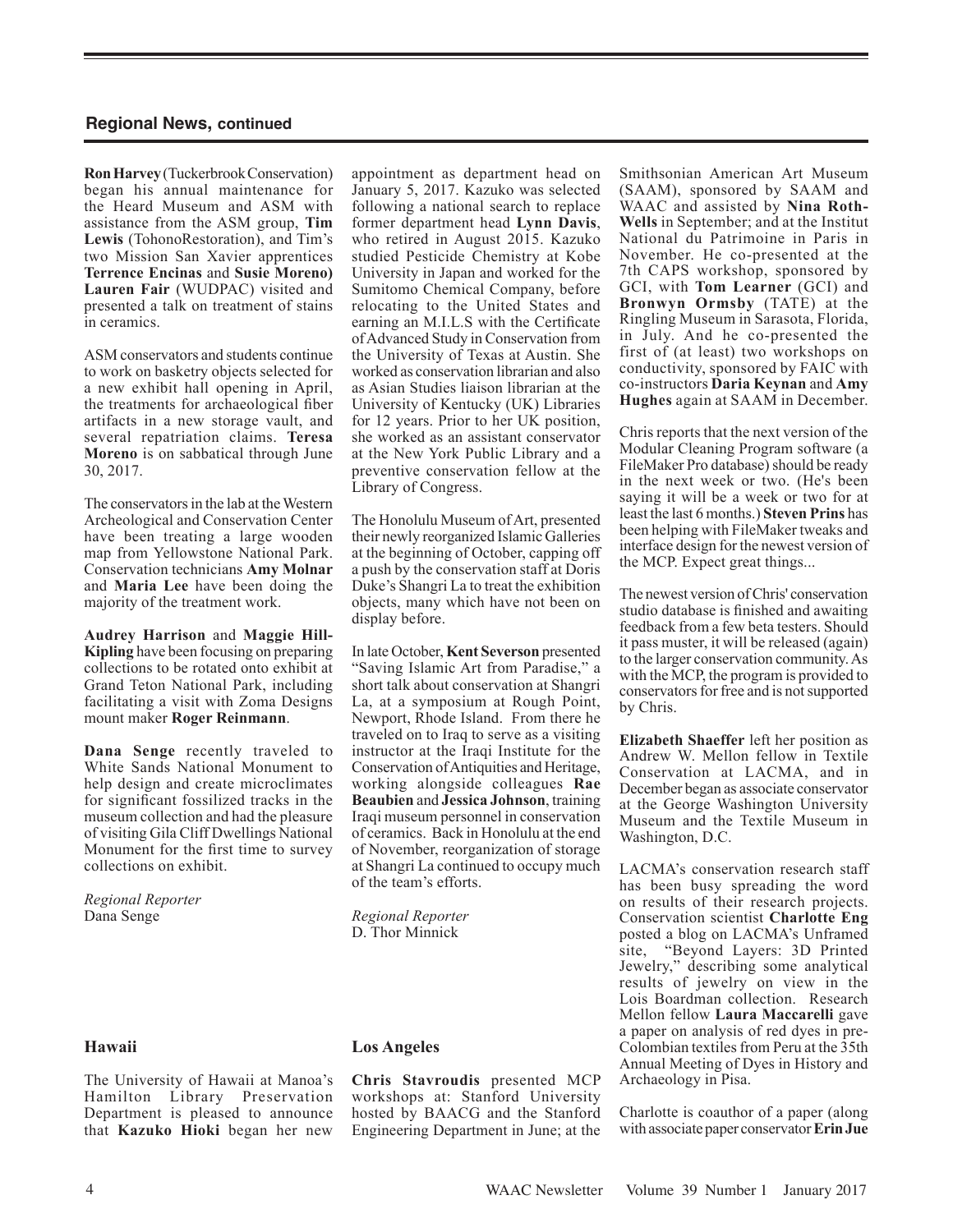and associate prints and drawings curator **Naoko Takahatake**) in *JAIC*, "The Examination and Conservation of a Chiaroscuro Woodcut: Antonio da Trento's Martyrdom of Two Saints, a Case Study."

Last December paintings Mellon fellow **Miranda Dunn** was featured on LACMA's Facebook page in an interview describing her restoration of a 15th-c. Spanish panel by a follower of Andrès Marzal de Sas, *Saint Michael Fighting the Dragon*. The interview was also posted on LACMA's blog page Unframed*.*

In January, LACMA head of paintings conservation **Joe Fronek, Virginia Rasmussen,** head of modern art **Stephanie Barron,** and assistant curator **Lauren Bergman** held a study day in the exhibition *John McLaughlin Paintings: Total Abstraction.* A small group of conservators, scientists, and art historians familiar with the artist's paintings met in the exhibition to discuss McLaughlin's paintings and the issues of appearance and change. The artist's intentions, his materials and techniques, and treatment of the edges of the paintings were considered.

At the Natural History Museum of Los Angeles County, **Tania Collas** completed the treatment of a neon sign from the historic Esperanza Bakery to prepare it for display in the upcoming exhibition *Many Voices, One Nation* at the Smithsonian's National Museum of American History.

**Marina Gibbons** worked with contract textile conservator **Cara Varnell** on the treatment of an elaborately beaded velvet gown with ermine trim worn by actress Ann-Margret to the 1965 Academy Awards Ceremony. The gown will be on temporary display in the museum's *Becoming Los Angeles* exhibition in time for the Oscars in February, 2017.

**Brian Considine** has retired after 35 years as the head of Decorative Arts and Sculpture Conservation at the J. Paul Getty Museum. The department recently welcomed graduate intern **Madeline Corona**, a third-year at the Winterthur/ University of Delaware Program in Art

It is with great sadness that we announce the death of Dr. Frank D. Preusser, Andrew W. Mellon Senior Conservation Scientist, in the Conservation Center at the Los Angeles County Museum of Art (LACMA). Dr. Preusser devoted his life to the preservation of cultural materials and is widely recognized as one of the preeminent figures in the field of conservation science. He joined LACMA in 2005 at a time when the Center was undergoing significant changes and his efforts were instrumental in revitalizing the Center's scientific program. In addition to providing scientific support to the museum's conservators and curatorial staff, Frank was the lead scientist and project manager for LACMA's efforts to conserve Watts Towers – a complex set of interconnected sculptural structures located within the Simon Rodia State Historic Park in Watts, California.

Dr. Preusser received his BS (1967) and MS (1969) in chemistry from the Technical University Munich, Germany and in 1973 his PhD (summa cum laude) in physical chemistry and chemical technology. Soon thereafter he accepted a position at the Doerner Institute, the research center of the Bavarian State Art Collections where he served as Head of the Research Laboratory for over ten years working closely with one of the world's leading paintings conservators, the late Hubert von Sonnenburg. As the only museum scientist on staff he was responsible for the technical examination of the collections as well as assisting the State's Historic Monument Protection Agency. He also played an active role in the design of the Neue Pinakothek Munich to ensure the proper display and storage of the works of art.

In 1983 Dr. Preusser was appointed Head of the Laboratory at the J. Paul Getty Museum and later served in multiple positions at the Getty Conservation Institute including Program Director (Scientific Research), Acting Co-Director, Head of Publications, and Associate Director (Programs). As Program Director for Scientific Research Dr. Preusser developed a wide range of new initiatives that set the stage for some of the most important advances in the field of conservation science. During his tenure at GCI, rather than poaching research staff from other institutions, Dr. Preusser purposefully recruited young up-and-coming professionals with various scientific backgrounds and set them off on the challenge of applying their expertise to cultural heritage preservation. Many of them continue his drive to advance scientific progress in the field of conservation.

During his tenure at GCI he also served on numerous advisory committees for the preservation of cultural materials – most notably UNESCO's Advisory Committee to the Egyptian Antiquities Organization on the Preservation of the Giza Plateau; UNESCO's International Consultative Committee for the Preservation of Moenjodaro in Pakistan; UNESCO's International Committee on Training Needs in Cambodia; UNESCO's Advisory Committee on the Preservation of the Monuments of Angkor, Cambodia; and the US National Acid Precipitation Assessment Program.

After leaving the Getty Conservation Institute in 1993, he founded Frank Preusser & Associates where he continued to work in cultural heritage preservation projects for museums, libraries, and archives as well as scientific investigations of individual artworks. During this time he was also a guest-professor at the Tokyo National University of Fine Arts and Music (Tokyo Geijutsu Daigaku) where he taught several graduate courses in conservation science including an introduction to instrumental analysis, archaeometry, and accelerated aging.

While Dr. Preusser's knowledge of the field of art conservation was without parallel, for those of us who had the honor of working with him he will always be remembered for his devotion and support he gave his staff and colleagues. He loved teaching and guiding his staff and interns to reach their goals and become successful professionals. Many of us today owe our professional careers to his mentorship for which we are truly grateful. Dr. Preusser is survived by his wife Margarete, his two sons Wolfgang and Bernhard, his daughters-in-law Melinda and Susan, and his grandchildren Adrianna and Devin.

Mark Gilberg and Charlotte Eng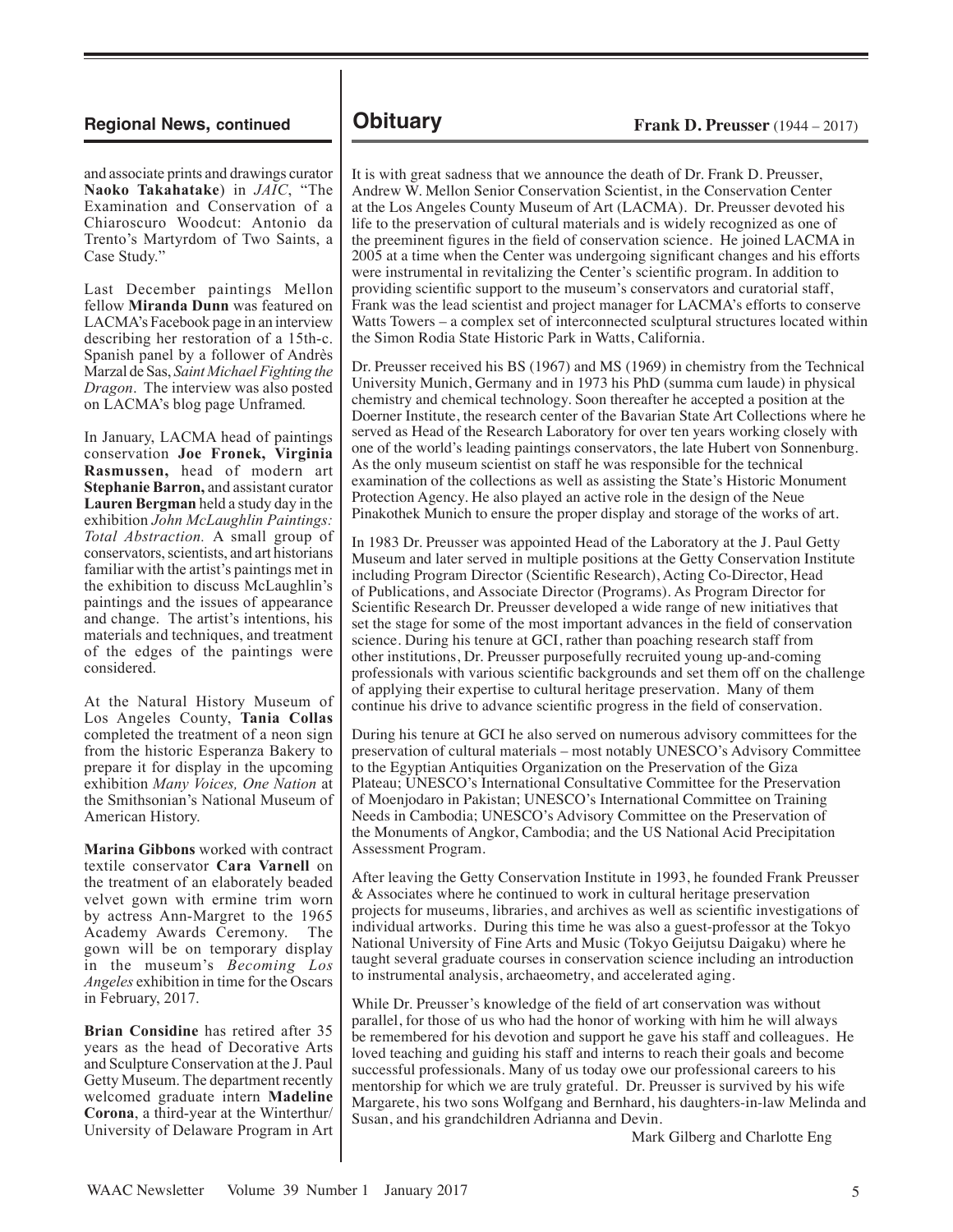Conservation, who will be treating an 18th-century fluorspar vase and working with **Arlen Heginbotham** on a research project involving the identification of ebony wood species through chemical analysis. They also welcomed **BJ Farrar**, who is working with **Mark Mitton** on the use of 3D scanning for mount making, starting with the upcoming exhibition *Bouchardon: Royal Artist of the Enlightenment*.

Pre-program conservation assistant **Magdalena Solano** is concentrating on the Fran and Ray Stark Collection of outdoor sculpture. Last year's graduate Intern, **Kellie Boss**, is currently working one day a week on the re-waxing of their outdoor bronzes.

**Julie Wolfe** was on a panel at the 26th International Sculpture Conference in Pittsburg last October called Conserving Our Past: Renewing Historic Outdoor Sculpture, moderated by Teresa Duff. She has been removing 20-yr old Incralac coatings from the outdoor bronzes in the collection and has done some coating studies to compare Incralac with laboratory-made imitations using less toxic solvents.

*Regional Reporter* Virginia Rasmussen

## **New Mexico**

An IMLS-funded, multi-year project to address the conservation needs of the archaeological pottery collections at the Museum of Indian Arts and Culture is nearing completion. Project conservator, **Landis Smith**, has engaged Pueblo potters, archaeologists, curators, and cultural leaders in conservation documentation and decision- making. Over 265 pots have been stabilized, employing a variety of treatment methods, including external stabilization.

Third-year intern from Buffalo State**, Sophie Hunter**, has recently been working on a major treatment of a bronze painted wooden shrine for the upcoming

exhibit *No Idle Hands: The Makers and Myths of Tramp Art*. The project has included many exciting elements, such as reverse glass painting, wood and plaster repairs, and re-creating delicate paper flowers using Japanese tissue paper. This is an exhibit for the Museum of International Folk Art.

**Larry Humetewa**, **Angela Duckwall,** and **Maureen Russell** continue to conserve nearly 200 pairs of moccasins for an upcoming exhibit at the Museum of Indian Art and Culture.

It is with sad hearts and long faces that Museums of New Mexico – Conservation announce that long time conservator **Mina Thompson** will be leaving the lab in February to spend more time with her fortunate family.

And finally, **Mark MacKenzie** continues with the multi-spectral imaging of the monumental Segesser Hide Paintings. These are early 18th-century architectural murals on animal hide which must be imaged flat. The MSI equipment has been married with a purpose built CNC traveling gantry table with a clear span of 6 x 8 feet to handle the nearly 18 feet long paintings.

*Regional Reporter* Silvia Marinas-Feliner

## **Pacific Northwest**

The Seattle Art Museum welcomed **Dorothy Cheng** as a contract conservator assisting **Geneva Griswold** in surveying SAM's historic objects collection through this spring, in anticipation of the storage move at the Seattle Asian Art Museum.

In other continuing preparations for the move, **Peter Malarkey** and conservation intern **Jennifer Myers** resumed the survey of the paintings at the SAAM from this past summer. **Marta Pinto-Llorca** and **Nicholas Dorman** continue to work on art move logistics and storage upgrades for the renovation project.

Under the auspices of the Mellon Foundation planning grant, the second Conservation Convening took place this past November, and was graciously hosted by the Asian Art Museum of San Francisco. **Nick Dorman** and **Tami Lasseter Clare** presented their updates on their work related to the initiative in planning to establish a regional conservation studio for Asian paintings at the SAM. Continuing in the Mellon-funded series of surveys of the SAM's Japanese paintings collection, **Tomokatsu Kawazu** and **Lisa Duncan** completed the fifth survey session in late fall.

Nick presented "The conserving of a monumental Korean painting on view at SAM in 2005" and participated in the work sessions at the "Preserving Oversize Asian Paintings" symposium at the Museum of Fine Arts, Boston in December. **Corine Landrieu** and **Dorothy Cheng** collaborated with SAM conservation and museum services staff in de-installing the recent exhibition *Yves Saint Laurent: The Perfection of Style*  this January.

Corine is also also working on objects for MoPOP, for the upcoming *Hall of Fame* exhibition.

At the Portland Art Museum, there has been significant progress creating a functioning conservation treatment/lab space at the museum proper, making it possible for **Samantha Springer**  to include some bench work into the rest of her activities. The conservation department received a generous gift from **Peter Meijer** and the Heritage Conservation Group towards the purchase of a new Leica microscope and camera which will be setup in the next month.

Samantha has been working on: preparing outgoing loans, collaborating with the education department to create verbal description and touch tours for people who are blind and have low vision, organizing an inter-departmental working group for new media works of art, and developing content for conservation talks associated with the *Ghissi Altarpiece Reunification*  exhibition.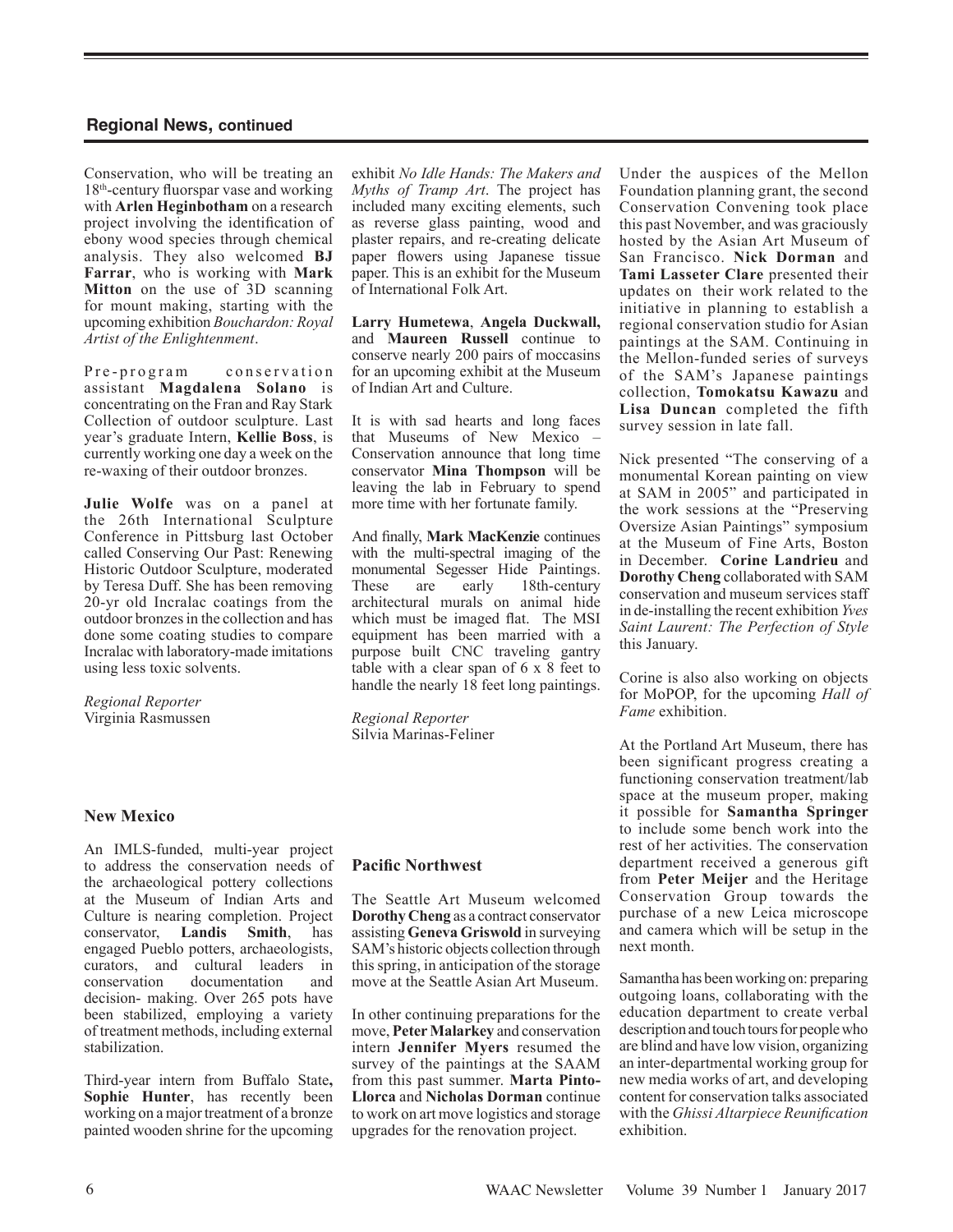She has enjoyed the opportunity to collaborate with other conservators in the area on treatments for the museum and looks forward to many more.

**Sydney Schaffer** continues to volunteer as a pre-program intern in the lab, moving from digitizing and organizing files to carrying out some minor treatments. The department congratulates **Lianne Uesato** on getting the objects conservator position at the Corning Museum of Glass, although her part-time assistance will be greatly missed.

PAM recently announced a capital campaign for a renovation that would increase gallery spaces and improve overall unity of the institution by joining the original Belluschi building with the Mark building. Any advice on preparations for the pre-construction phase of building projects is invited and greatly appreciated.

A short story by **Miriam Clavir** was published this past November in *The Whole She-Bang 3*, an anthology of murder, mystery, and crime stories from a Canadian chapter of Sisters in Crime. *Disaster Planning* is set in a museum on the day of its annual emergency contingency drill. The real emergency for Gena, the collections manager in charge of the drill, comes early when she discovers the corpse of her mostdisliked co-worker, and she is suspected of murdering him. *The Whole She-Bang 3* is available as a Trade Paperback or e-vailable for most e-reader formats: Amazon.ca, Kobo, and Smashwords.

**Jamie Hascall** spent 11 weeks working with the Alaska State Museum, first training their exhibit department in mount making methods, and then continuing as mentor and contract mount maker culminating in the opening of the new SLAM (State Library, Archives, and Museum) in June 2016. He has established Mountmaking Focus Studio in Seattle as a center for mount making, training, and consulting. His first two-day workshop in "Introductory Mountmaking" is scheduled for March 30-31st 2017.

2016 has been a hallmark year for Art and Antiquities Conservation, LLC.

Besides completing a challenging project for Seattle Art Museum, **Linda Roundhill** has been honing her ladderclinging skills among numerous outdoor sculptures. In addition, she completed the treatment of a large concrete water feature by Alice Aycock for Western Washington University, as well as several contracts with Northwest Coast Tribes.

**Correction:** the September *Newsletter*  had a bit of a mix up with the Royal BC Museum submission to the "Regional News." They were listed under the Pacific Northwest, but integrated with the Seattle Art Museum submission. All references to the RBCM were changed to SAM in error. (*My apologies for this mistake. The news was correct as submitted, the errors occurred somewhere during layout and editing. Ed.)* Below is the correct submission for last quarter:

Exhibitions continue to drive the work of the Royal BC Museum conservation department. The public conservation exhibit on fire recovery at the U'Mista Cultural Centre has been a resounding success, mainly through the efforts of **George Field**.

Also assisting on that project were **Lisa Bengston** and contract conservator **Rachel Stark**. Unfortunately the RBC MCD said good-bye to Rachel so that she could pursue another opportunity at a shipwreck site in Sicily. Congratulations Rachel!

The conservation department was extremely happy that **Lisa Imamura**  joined us from the Queen's University art conservation program over the summer to assist with the rest of that project. Also on board now is **Valeria Carrillo** from Mexico City's Escuela Nacional de Conservación, Restauracion, y Museografía. Valeria has undertaken the last of the conservation work on the U'Mista artifacts, as well as helped to prepare objects for next year's *Families*  exhibition.

**Tara Grant** travelled to Victoria to spend time with **Kjerstin Mackie**, setting up wet archaeological basketry treatments. We are indebted to Tara and to the Canadian Conservation Institute for their assistance on this project.

**Kasey Lee** is working with **Heidi Swierenga** from the University of British Columbia's Museum of Anthropology and **Elisabeth Czerwinski** from Burnaby Village Museum to develop a regional emergency response network based on a proposal submitted by Heidi to the Federal Government. That work is now supported by a Museums Assistance Program grant and will involve a disaster recovery workshop later in the fall.

**Colleen Wilson** and **Betty Walsh** are heavily into artifact condition assessments of textiles and archival materials for the *Families* exhibit next spring.

*Regional Reporter*  Corine Landrieu

### **Rocky Mountain Region**

**Victoria Montana Ryan** again taught the NSCC museum classes online course Care of Paintings*.* She gave a one week workshop on the care of paintings at the International Preservation Studies Center and held one-day workshops in Denver (for AASLH) and in Taos, NM (for Oklahoma State University students). Victoria continues to be a guest lecturer for the "Science of Paintings" course at Colorado College, and she is also currently serving as the chair for AIC's nominating committee.

**Julie Parker** received her Professional Associate status from the American Institute of Conservation over the summer, and is currently working on projects at both the Denver Art Museum and the Denver Museum of Nature and Science.

**Hays Shoop** worked on paintings at the Anchorage Museum which had been surveyed for treatment by **Camilla Van Vooren** last June. Camilla returned to work for another week in December. Camilla is completing treatment on several paintings from the Utah Museum of Fine Art including a large Baroque work by Francesco Solimena. Hays has recently completed two treatments of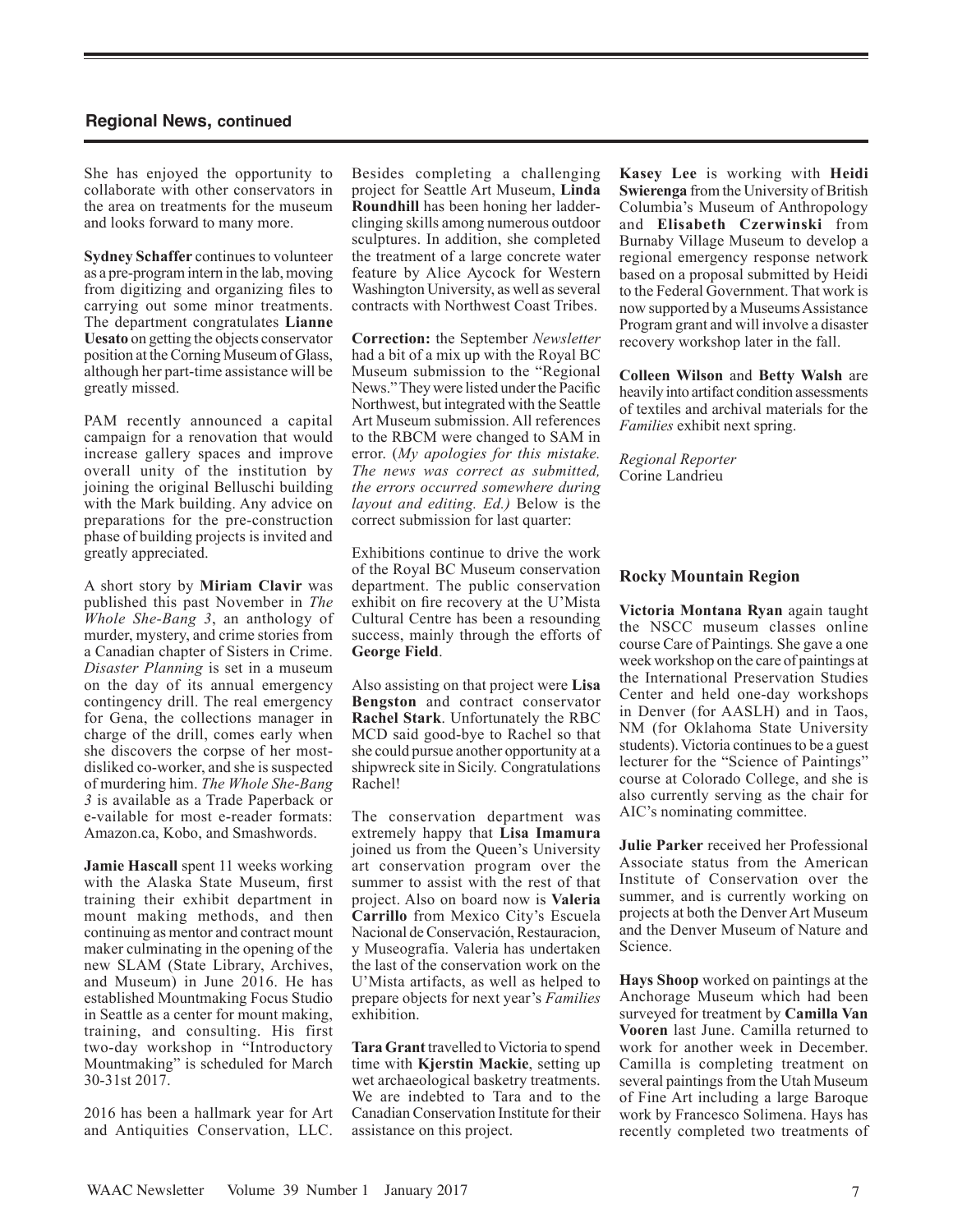paintings by Colorado regional painter Charles Partridge Adams.

**Beth Heller** completed a condition survey and conservation work for Colorado State University's new acquisition, The Hartford-Tandstad Collection, for their upcoming exhibit of 17th and 18th-century drawings, and is about to begin work on a group of 80 John Gould hummingbird prints for the National Museum of Wildlife Art's exhibit - *Just in Time for Spring*.

Conservation Solutions Inc. is pleased to announce the appointment of **Terry M. Saeger** as chief executive officer for the CSI group of companies, and the opening of our Telluride, CO and Newport, RI offices to better support our existing client base and our North American expansion initiative.

Conservation Solutions' current projects include the treatment of a silk banner in the Yukon; assessment and treatment of the Carnegie Library in Washington, DC; laser cleaning of exterior masonry and bronze elements at several iconic buildings in Washington, DC; treatment of a 20' tall zinc Fiske fountain for a California collector; treatment of lanterns and terra cotta elements at Ca D'Zan in Sarasota, FL; and the treatment of 5 copper sheet sculptures from an Iowa County Courthouse. New project awards include the exterior restoration of the Russell Senate building in Washington, DC and the assessment & treatment of two nickel and bronze statues for the Museum of the City of New York.

Several recent projects have received awards including the Award of Merit – Restoration from the City of Ottawa for work on the Supreme Court of Canada bronze exterior elements restoration project. The Award of Excellence – Conservation: Architecture was awarded to the rehabilitation and restoration of the Wellington Building Ottawa, and CSI project team members received NASA's Group Achievement Award for the "Forever Remembered Project" dedicated to honoring fallen heroes of the Challenger and Columbia tragedies.

**Joseph Sembrat**, senior conservator &

AIC Fellow will be presenting "The Conservation of Industrial Archeology and its Role in Preserving the History of the American West" at APT Rocky Mountain Conference on March 23-25, 2017 in Salt Lake City, Utah. **Mark Rabinowitz**, senior conservator and AIC Fellow & **Elizabeth Beesley**, conservator & PA, will be presenting "Solid CO2 cleaning and patina preservation: case studies in aluminum and bronze" at AIC's annual meeting in Chicago.

*Regional Reporter* Julie Parker

#### **San Diego**

**Sabrina Carli** of Carli Fine Art Conservation is collaborating with the Calder Foundation and La Paloma Fine Arts in the conservation of *Oscar*, an iconic large-scale Alexander Calder stabile/mobile. CFAC will be active in Palm Springs during Modernism Week (Feb. 16-26) during which Sabrina will be consulting with collectors and institutions as well as participating in panel discussions at Art Palm Springs.

**Steve Johnson** has recently relocated to Southern California from New York City, where he worked as a conservator/ restorer for thirty years. He was a member of the conservation team at Tatti Art Conservation, and the site conservator for outdoor sculpture at the Storm King Art Center. In addition to his skills as a conservator, Steve is also an experienced mount maker and installation technician. His contact information is: email: magnetosteve $\omega$ earthlink.net

**Julie McInnis** arrived in San Diego late last year after eight years in Washington, DC, as a special collections technician in the Conservation Division at the Library of Congress. At the library, she had the privilege of working with a wide array of special papers, books, and objects. Duties spanned basic conservation treatments to very elaborate custom housings and exhibitions preparation. As a European history student at the University of San Francisco, her summers were spent working at the Golden Gate National Recreation Area Presidio Archives, where she started as a volunteer, updating retrieval processes, digitizing finding aids, and even retrofitting non-structural furniture and collection storage for earthquake safety.After taking some time off to travel to Australia, New Zealand, Japan, and Hawaii with her fiancé, Tim, Julie is happy to be back on the West Coast and is currently looking for the next exciting opportunity. When she's not working to preserve collections, she's either baking, traveling, or thinking about baking and traveling.

*Regional Reporter* Frances Prichett

#### **San Francisco Bay Area**

The paper lab at the Fine Arts Museums of San Francisco is pleased to have its second two-year Andrew W. Mellon fellow, **Anisha Gupta**. Anisha is not new to the Museums; she was recently a 3rd year graduate intern in the FAMSF paper lab.

**Heida Shoemaker** participated in the Identification and Preservation of Digital Prints workshop in Rochester, NY in Oct., 2016. The workshop was organized and hosted by the Image Permanence Institute, which is located on the RIT campus. The primary instructors were **Daniel Burge** and **Douglas Nishimura**. The 15 participants came from a wide variety of places, from Northern Canada to Mexico to Germany to Hawaii and spanned a wide range of expertise and professions.

#### **Texas**

**Allison Rosenthal** came to the Amon Carter Museum for the month of August to gain experience in the paper conservation lab with **Jodie Utter**, conservator of works on paper. She helped with the treatment of prints for the upcoming exhibition *Invented Worlds of Valton*